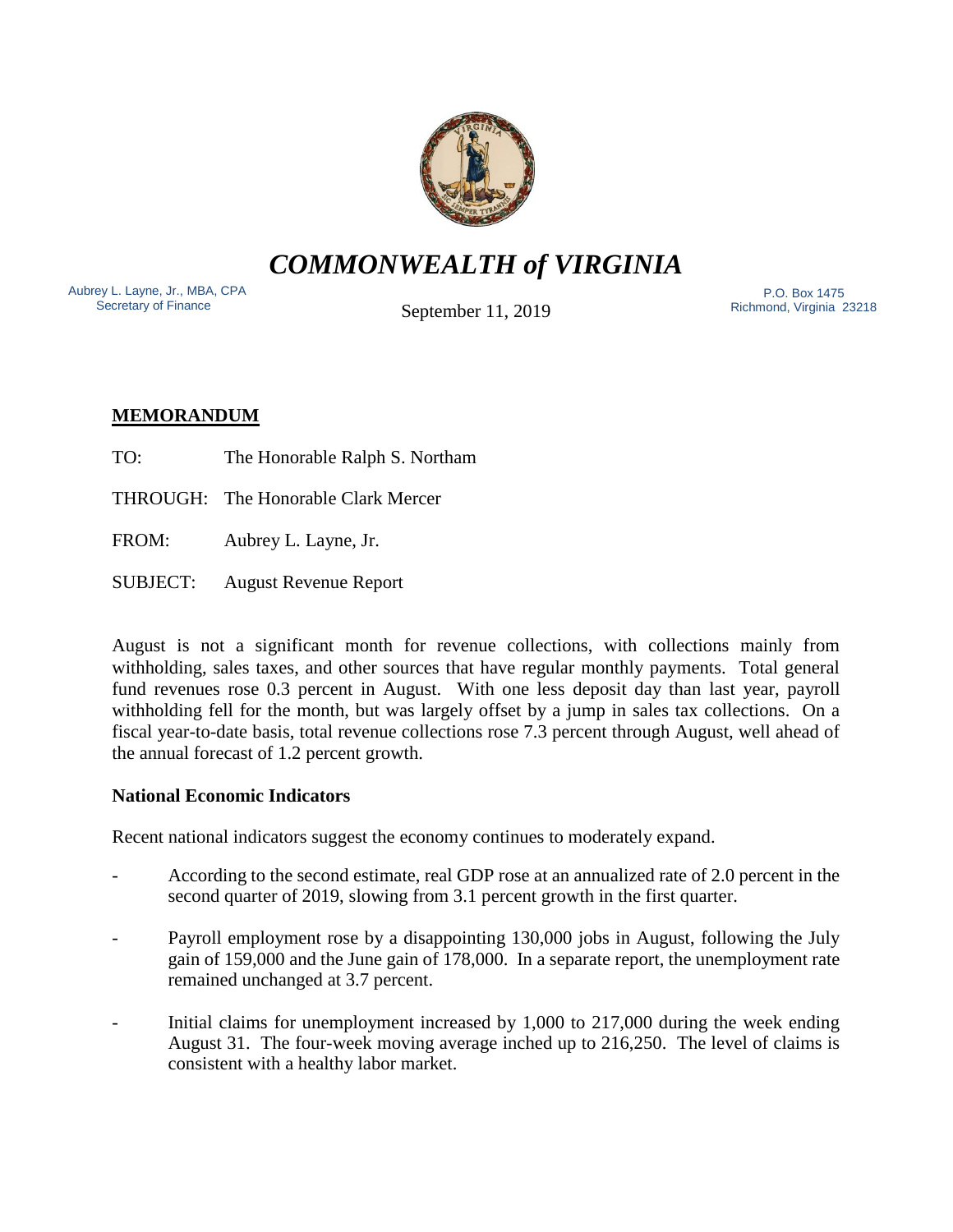- The Conference Board's index of leading indicators rose 0.5 percent in July following a 0.1 percent decrease in June. The index suggests that moderate economic growth should continue in the coming months.
- The Conference Board's index of consumer confidence fell from 135.8 to 135.1 in August, with the expectations component decreasing and the present conditions component rising.
- The manufacturing sector contracted in August. The Institute of Supply Management index fell from 51.2 to 49.1 for the month, the fifth consecutive decline and the lowest reading since January 2016. Although a reading below 50 indicates that the manufacturing sector is contracting, this is still above the recession threshold of 42.9.
- The CPI rose 0.3 percent in July following a 0.1 percent increase in June. The index stands 1.8 percent above July of 2018. Core inflation (excluding food and energy prices) also rose by 0.3 percent, and is 2.2 percent above a year ago.
- At its August meeting, the Federal Reserve lowered the federal funds target rate range by 25 basis points to 2.00 to 2.25 percent.

## **Virginia Economy**

In Virginia, payroll employment rose 0.8 percent in July compared with last year. Northern Virginia posted growth of 0.9 percent; Hampton Roads employment increased 1.2 percent; and Richmond-Petersburg rose 1.6 percent from July of last year. The seasonally adjusted unemployment rate was unchanged at 2.9 percent in July, and matches July of last year.

The Virginia Leading Index rose 0.2 percent in July after falling 0.3 percent in June. Auto registrations, future employment, and the U.S. leading index improved in July while initial claims increased. The index for Blacksburg decreased in July and the index for Winchester was flat; the indexes for the remaining Virginia metro areas rose last month.

#### **August Revenue Collections**

August is not a significant month for revenue collections, with collections mainly from withholding, sales taxes, and other sources that have regular monthly payments. Total general fund revenues rose 0.3 percent in August. On a fiscal year-to-date basis, total revenue collections rose 7.3 percent through August, well ahead of the annual forecast of 1.2 percent growth.

*Net Individual Income Tax (71% of general fund revenues)*: Through the first two months of the fiscal year, collections of net individual income tax rose 6.9 percent from the same period last year, ahead of the annual estimate of 0.2 percent growth. Performance in each component of individual income tax is as follows: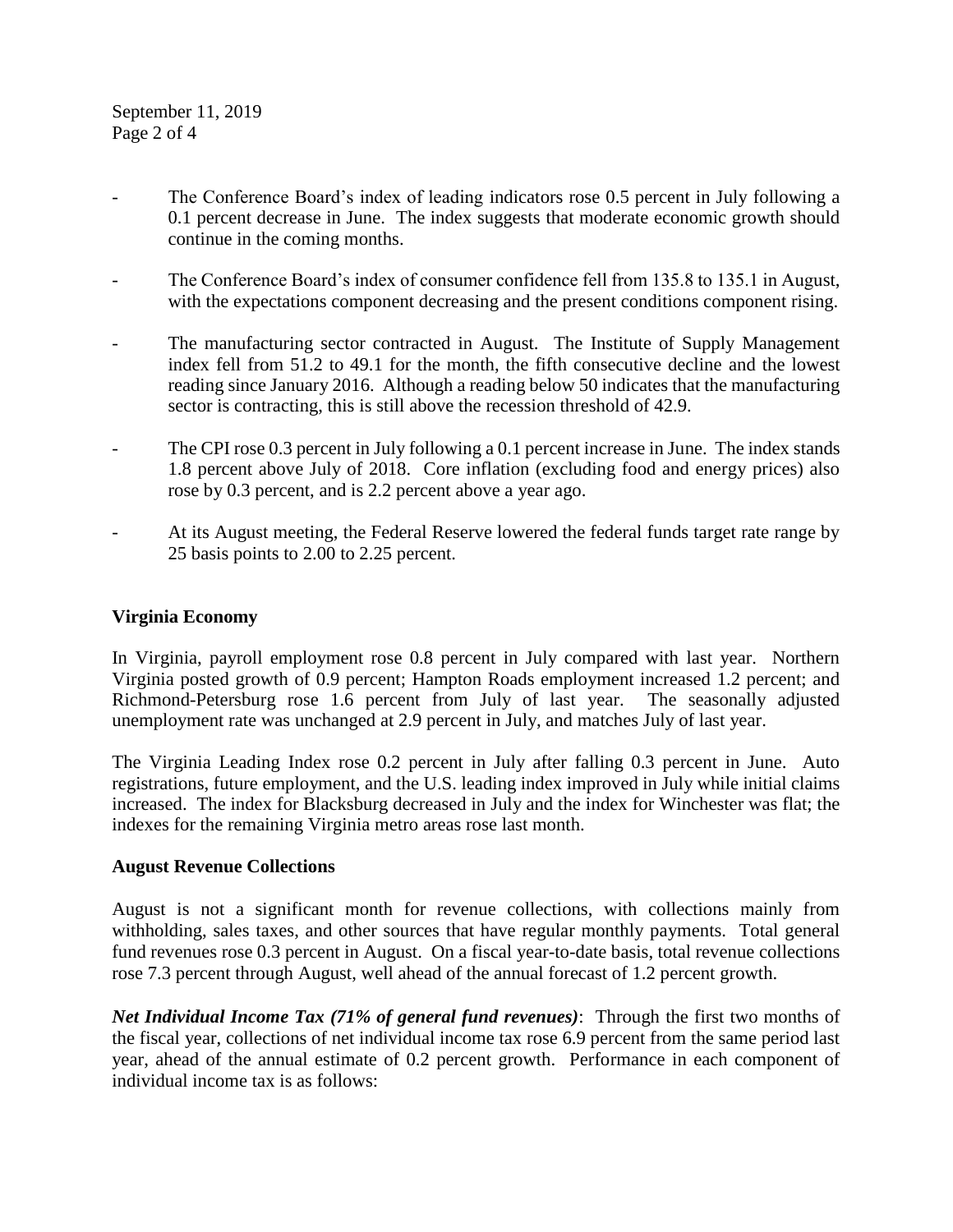September 11, 2019 Page 3 of 4

> *Individual Income Tax Withholding (63% of general fund revenues)*: With one less deposit day than August of last year, collections of payroll withholding taxes fell 3.2 percent in August. Year-to-date, collections have grown 7.0 percent, ahead of the annual estimate of 4.2 percent growth.

> *Individual Income Tax Nonwithholding (18% of general fund revenues)*: August is not a significant month for collections in this source since the first estimated payment for fiscal year 2020 is due in September. Through the first two months of the fiscal year, collections were \$134.3 million compared with \$117.8 million in the same period last year.

> *Individual Income Tax Refunds*: August is not a significant month for refunds. The Department of Taxation issued \$60.6 million in refunds compared with \$45.5 million in August of last year.

*Sales Tax (17% of general fund revenues)*: Collections of sales and use taxes, reflecting July sales, rose 12.9 percent in August. Most of the gain in sales tax collections can be attributed to a 44 percent increase in use tax receipts as numerous Internet companies registered as sales and use tax dealers. This is directly related to the anticipated increase in Wayfair-related revenues contained in Chapter 854. On a year-to-date basis, collections have risen 7.0 percent, ahead of the annual estimate of 4.2 percent growth.

*Corporate Income Tax (5% of general fund revenues)*: As with nonwithholding, August is not typically a significant month for collections in this source, as the first estimated payment for the fiscal year is due in September. Through August, collections of corporate income taxes were \$33.1 million compared with \$38.5 million in the same period last year.

*Wills, Suits, Deeds, Contracts (2% of general fund revenues)*: Collections of wills, suits, deeds, and contracts – mainly recordation tax collections – were \$41.5 million in August, compared with \$36.0 million in August of last year. On a year-to-date basis, collections are up 21.7 percent, far ahead of the annual forecast of a 4.6 percent decline.

*Insurance Premiums (2% of general fund revenues)*: Monthly collections of insurance company premiums are being transferred to the Transportation Trust Fund per Chapter 986, 2007 Acts of the Assembly until the required amount of \$183.6 million has been deposited.

#### **Other Revenue Sources**

The following list provides data on August collections for other revenue sources:

|                                    | <b>Year-to-Date</b> | Annual<br><b>Estimate</b> |
|------------------------------------|---------------------|---------------------------|
| Interest Income (0.4% GF revenues) | 47.6%               | $-14.3\%$                 |
| ABC Taxes (1% GF revenues)         | 35.9%               | 3.2%                      |